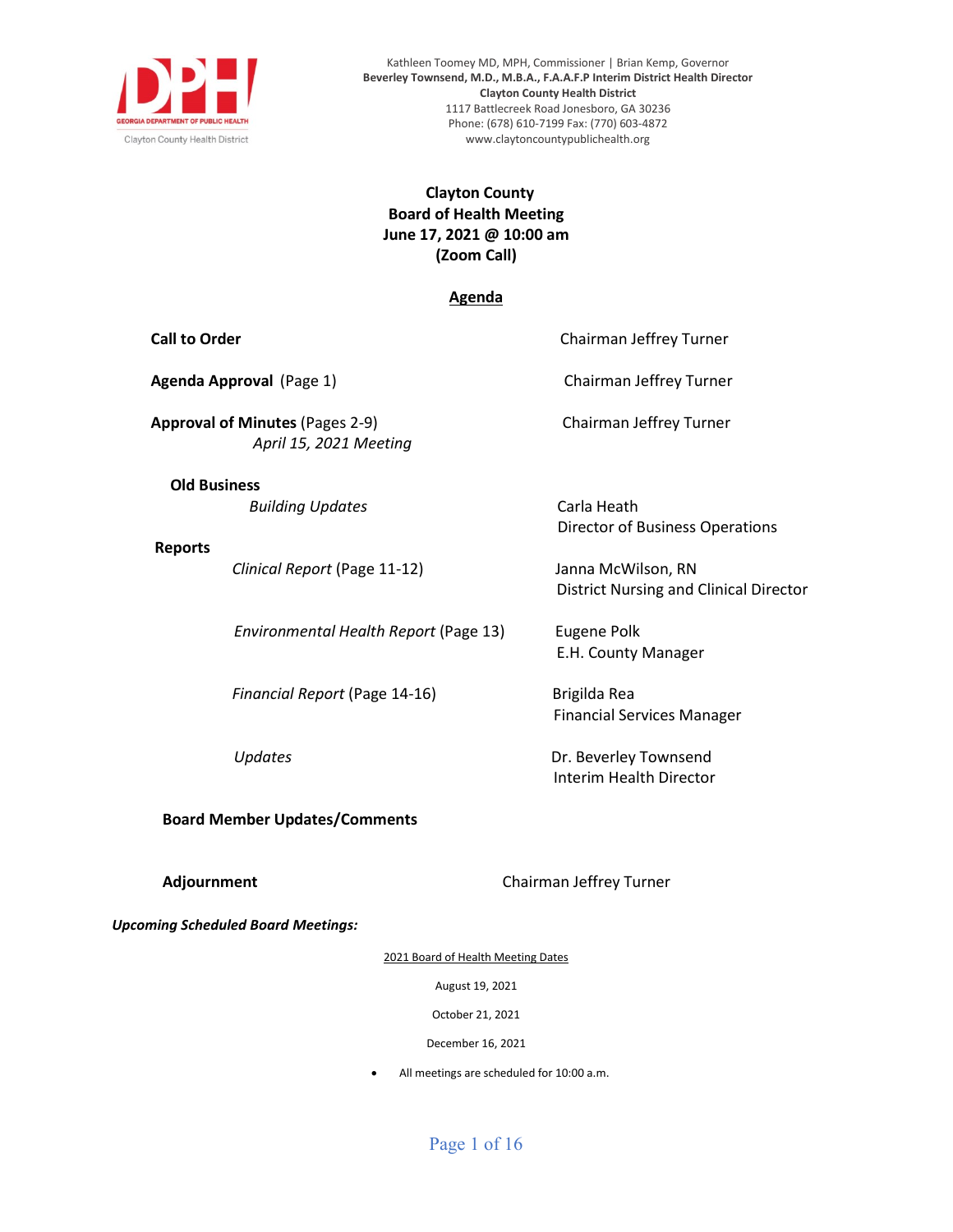

# **Board Members Present:**

Chairman Jeffrey Turner Mayor Angelyne Butler Dr. Lee Adams Ms. Luvenia Jackson Mr. Robert Dolphin Dr. Morcease Beasley Dr. Richard Wright

# **Board of Health Staff:**

Dr. Beverley Townsend, Interim DHD Eugene Polk, Environmental Health Director Carla Heath, Director of Business Operations Brigilda Rea, Financial Services Director Rodi Evans, Administrative Assistant

# **Approval of the Agenda Chairman Turner Chairman Turner**

Chairman Turner requested the approval of the April 15, 2021 agenda. Motion was made by Dr. Morcease Beasley and seconded by Dr. Lee Adams. Motion passed unanimously.

# **Approval of the Minutes Chairman Turner**

Chairman Turner requested an approval of the February 18, 2021 Board of Health Meeting Minutes. Motion was made by Chairman Turner and seconded by Dr. Lee Adams. Motion passed unanimously.

# **Invocation**

The invocation of Dr. Richard Wright was provided by Chairman Turner.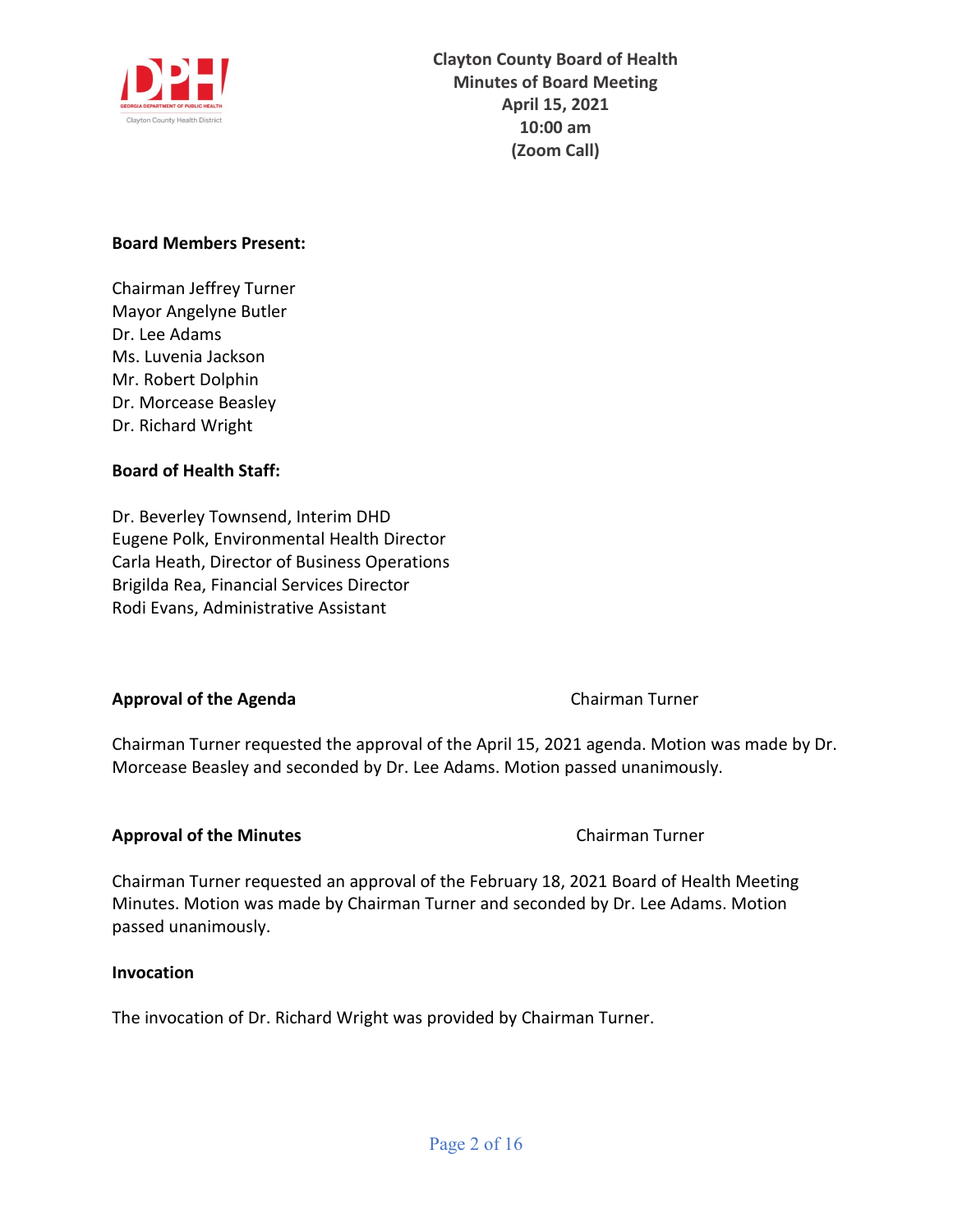# **Building Updates Carla Heath**

Carla Heath has been diligently working with all necessary contractors to ensure that progress on the building is being made effectively. Carla Heath also has been working on ensuring that the layout of the building will give the Health department the ability to provide services efficiently. The update also notified the Board that the building should be reopening this year.

# **Clinical Report** Carla Heath

Carla Heath presented Nursing report on behalf of Janna McWilson. The Nursing report is attached as part of these minutes.

# **Environmental Health Report Eugene Polk**

Eugene Polk presented Environmental Health report. The Environmental Health report is attached as part of these minutes.

# **Financial Report** Brigilda Rea

Brigilda Rea presented the Financial report. The Financial report is attached as part of these minutes.

Dr. Townsend reported the following:

The government did provide \$1000 for all the DPH employees who make less than \$80,000 a year. The J&J is on pause for all 50 states. It is a loss for providing the vaccine to our most vulnerable population. We do have Pfizer and Moderna to accommodate these loss of J&J. We are having C.O.R.E to come in and help provide vaccinations. The governor has lifted the COVID restrictions for everything. For those who are not fully vaccinated we encourage them to get the vaccine. We must get back to providing services to the population, using C.O.R.E will help with vaccinations so that CCHD staff can return to clinic and administrative functions. We also need staffing for the Health Department. A lot of staff has been lost due to the job market offering more money during COVID.

# **Adjournment**

Chairman Turner made a motion to Adjourn. Ms. Luvenia Jackson made a motion to approve, and it was seconded by Dr. Beasley. Motion passed unanimously.

\_\_\_\_\_\_\_\_\_\_\_\_\_\_\_\_\_\_\_\_\_\_ \_\_\_\_\_\_\_\_\_\_\_\_\_\_ Chairman Jeffrey E. Turner **Date** 

**Updates Dr. Beverley Townsend**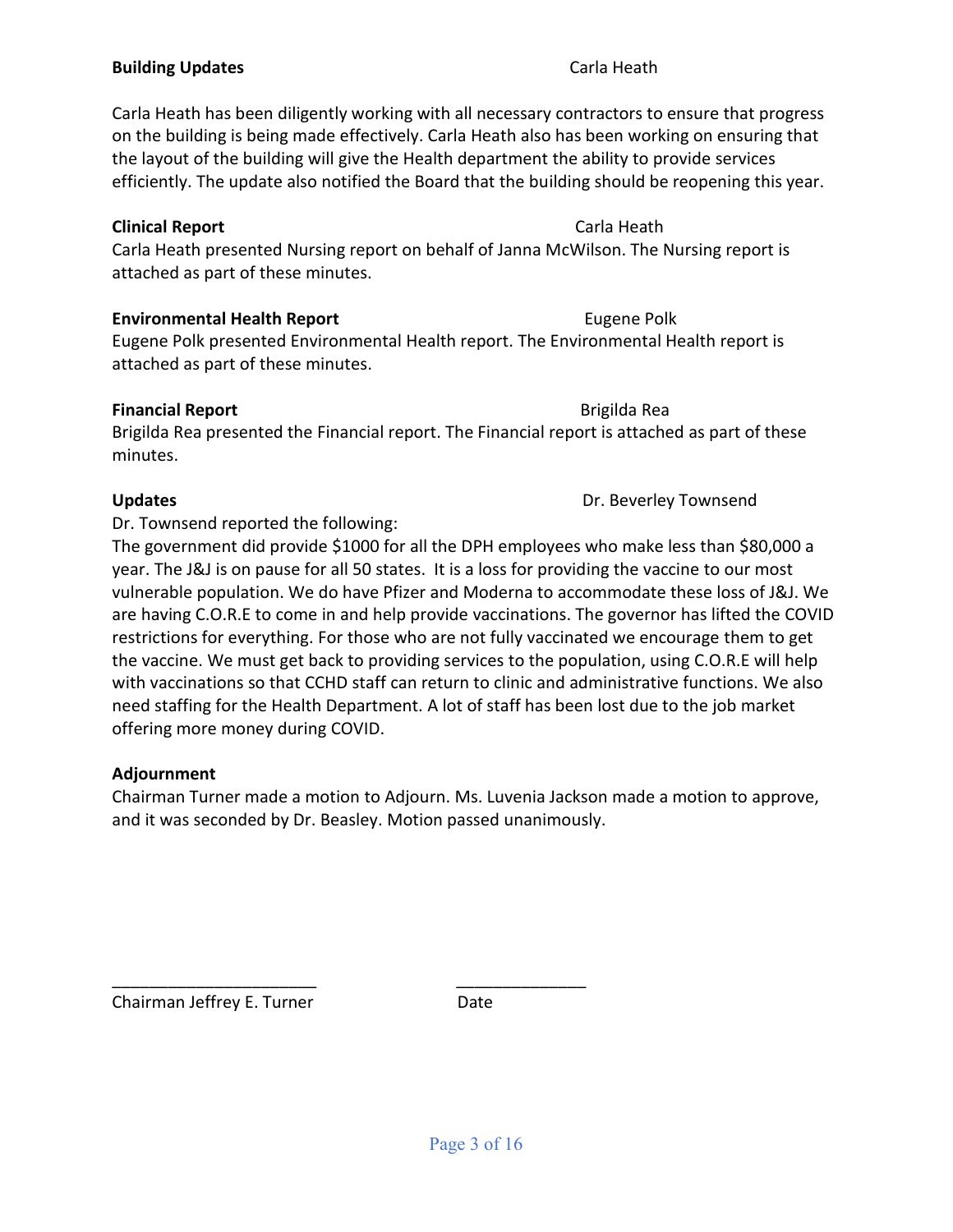# **Clayton County Health District Nursing Summary Report**

# **Janna McWilson April 15, 2021**

| <b>Topic:</b>                                    | <b>Comments:</b>                                                                                                                                                                                                                                                                                                                              |
|--------------------------------------------------|-----------------------------------------------------------------------------------------------------------------------------------------------------------------------------------------------------------------------------------------------------------------------------------------------------------------------------------------------|
| <b>Forest Park Clinic Services</b>               | All clinic services offered by appointment to help with social<br>distancing.                                                                                                                                                                                                                                                                 |
|                                                  | STI Nurse on FMLA; RN started on March                                                                                                                                                                                                                                                                                                        |
| <b>WIC Clinic</b>                                | January Caseload: 3494<br>February Caseload: 3556<br>March Caseload: 3774                                                                                                                                                                                                                                                                     |
|                                                  | WIC is recruiting for 4 positions: FT Temp Administrative<br>Assistant, PT Nutritionist, FT Nutritionist, and a FT Dietitian.                                                                                                                                                                                                                 |
|                                                  | USDA waiver extended until May 21, 2021; Clinic will<br>continue to provide remote services only.                                                                                                                                                                                                                                             |
| Maternal Child Health Program                    | Children's $1st$ (Birth -5) – 118 actively enrolled clients<br>BCW (Birth $-3$ ) $-333$ enrolled children<br>CMS - 91 children and youth enrolled; Total of 227 referrals<br>received from Jan 2021 through March 2021.<br>EHDI-Collaborating with Fulton County to perform testing<br>CMS and BCW currently recruiting for vacant positions. |
| COVID-19 Specimen Collection Site<br>for Testing | MAKO performing COVID testing through DPH. Site located<br>at 5900 Reynolds Road, Morrow, GA 30260.                                                                                                                                                                                                                                           |
|                                                  | To register, go online to:<br>https://mako.exchange/scheduler/select-state/ or call 1-<br>844-625-6522.                                                                                                                                                                                                                                       |
|                                                  | Test Site hours of operation: Monday- Friday 8:00am -<br>4:00pm.                                                                                                                                                                                                                                                                              |
| <b>COVID-19 Vaccinations</b>                     | Current Vaccination Site: Mundy's Mill High School<br>Tuesday - Thursday; 9:00am - 4:00pm<br>Pfizer/Moderna<br>Strike Team providing vaccinations to Homebound<br>populations and personal care homes in Clayton County.<br>Names received through the AAA.                                                                                   |
|                                                  | Charter schools/Daycares and local companies with vaccine<br>requests contacted to get staff vaccinated on Mondays and<br>Fridays.                                                                                                                                                                                                            |
|                                                  | Approx. # of vaccine doses given $(1^{st}$ and $2^{nd}$ doses): 15,297                                                                                                                                                                                                                                                                        |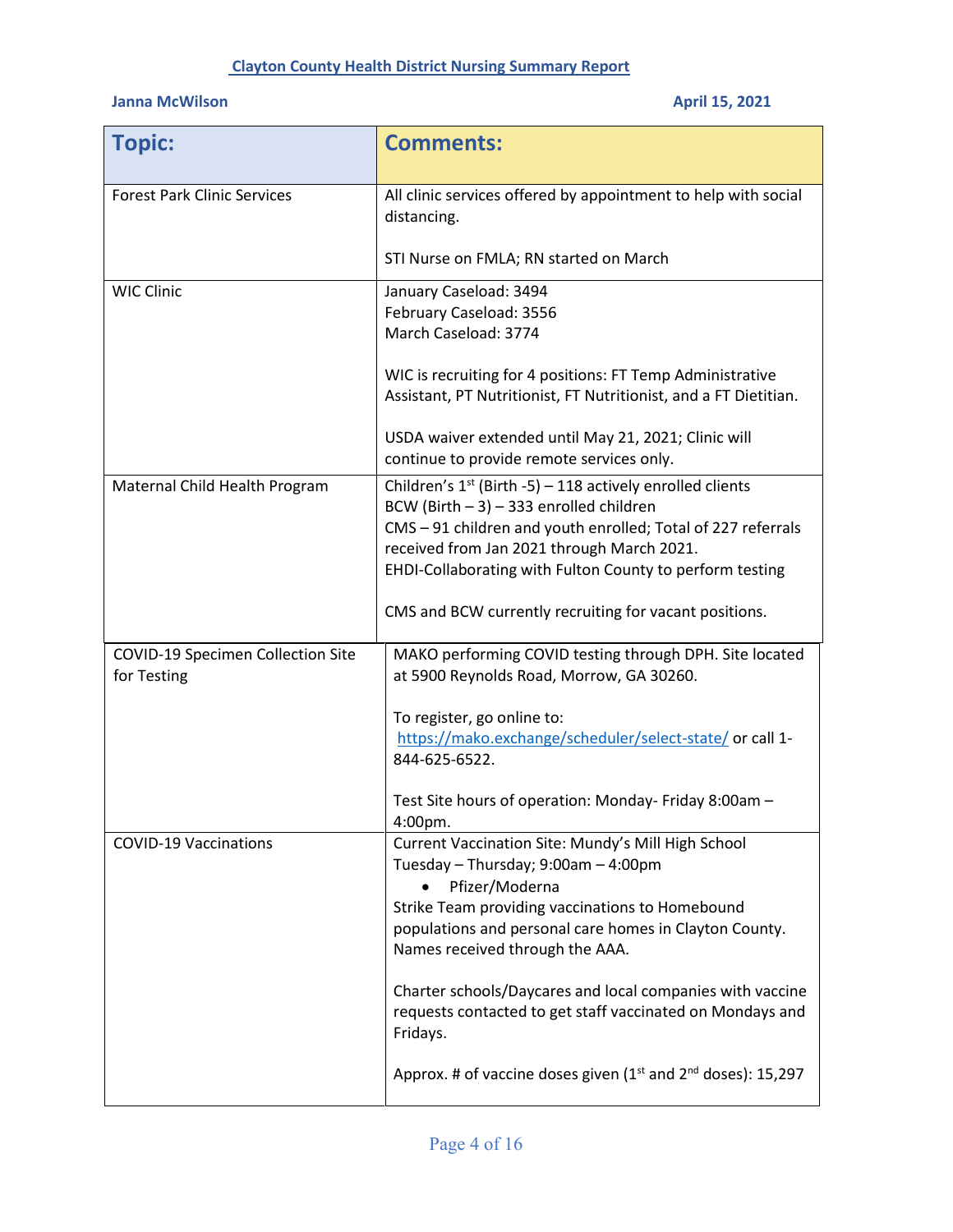

Page 5 of 16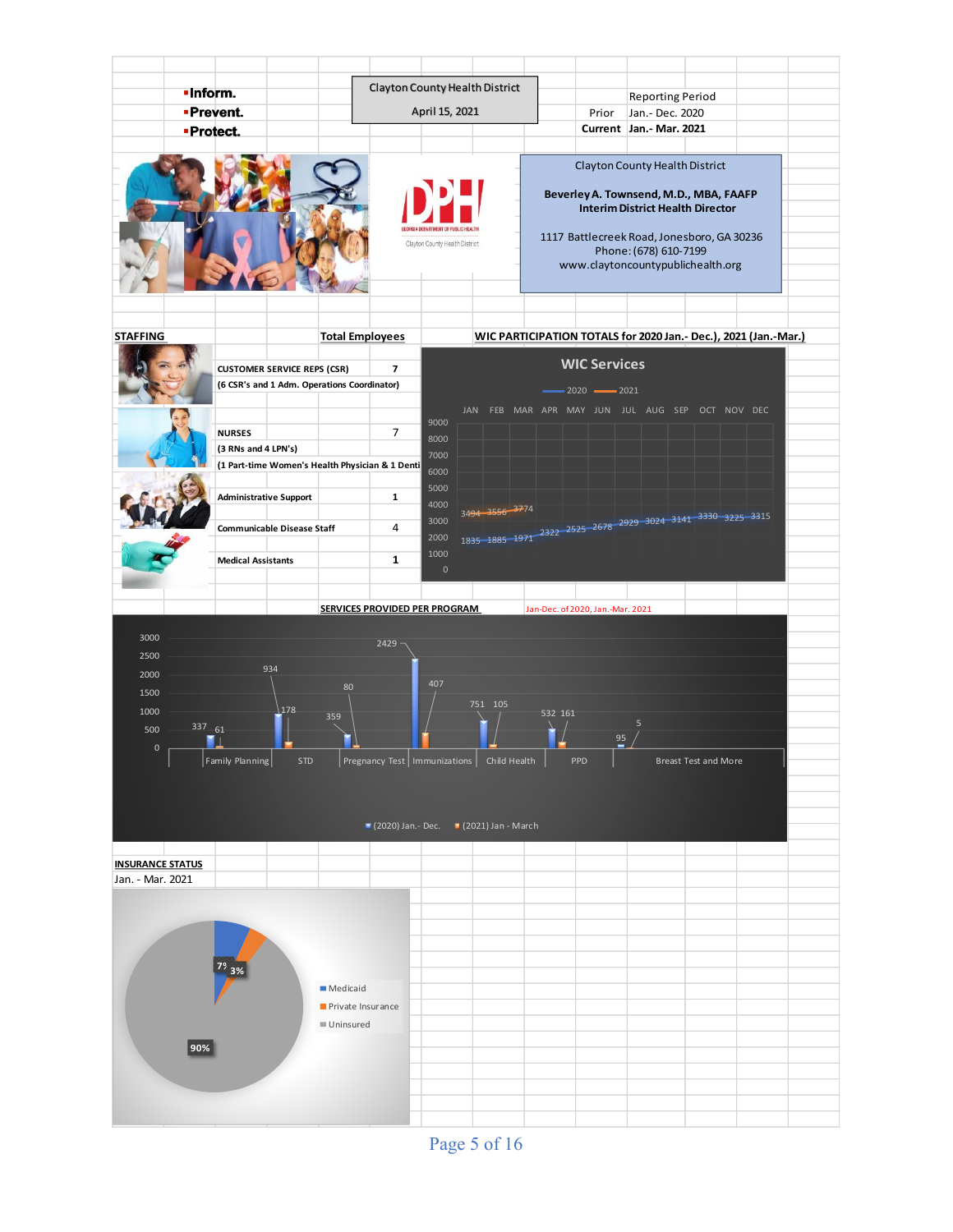

### **Environmental Health Activity Report**

Reporting Period - February - March 2021

Clayton County Board Of Health - 4/15/2021









| <b>EH Activities</b>                   | <b>Rabies Program</b> |                  |   |
|----------------------------------------|-----------------------|------------------|---|
| <b>FS Plan Reviews:</b>                | 26                    | No. Tests:       | 3 |
| SP, TA, & BA Plan Reviews              | 3                     | Positive:        | О |
| <b>Zoning Plan Reviews:</b>            | 13                    | <b>Negative:</b> | 3 |
| <b>EH Complaints:</b>                  | 7                     |                  |   |
| <b>COVID-19 Duty/Other Duty Hours:</b> | 40                    |                  |   |
| <b>State Mandated Training:</b>        | 10                    |                  |   |
| <b>State Mandated Training Hours:</b>  | 80                    |                  |   |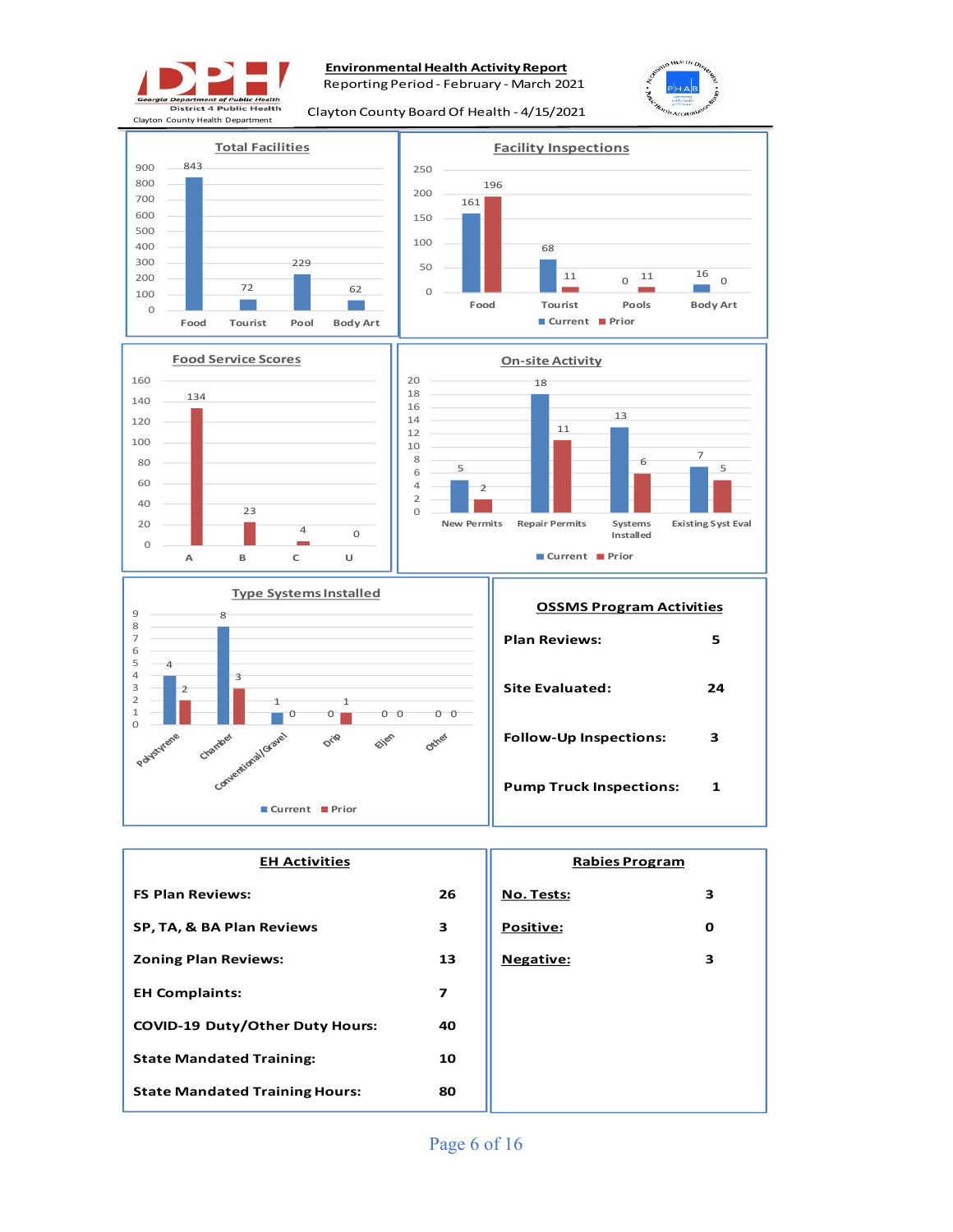|                | <b>CLAYTON COUNTY HEALTH DISTRICT</b>                  |                               |                                                      |                  |  |  |  |  |
|----------------|--------------------------------------------------------|-------------------------------|------------------------------------------------------|------------------|--|--|--|--|
|                | FINANCIAL OVERVIEW - FY 2021                           |                               |                                                      |                  |  |  |  |  |
|                |                                                        |                               |                                                      |                  |  |  |  |  |
|                | 1 Original Budget:                                     |                               | 5,172,752.20                                         | 07/01/20         |  |  |  |  |
|                | 2 Budget Revision:                                     | GIA/State EE Bonuses          | 97,962.00                                            | 03/16/21         |  |  |  |  |
|                | 3 Current Budget for FY2021 Refer to Spreadsheet (P.2) |                               | 5,270,714.20                                         | 03/31/21         |  |  |  |  |
|                |                                                        |                               |                                                      |                  |  |  |  |  |
|                | Percent of Budget Spent                                | <b>Total Current Expenses</b> | Target Total Percentage/Expenses Months of Operation |                  |  |  |  |  |
| $\overline{4}$ | 63%                                                    | 3,321,126.62                  | \$3,953,035.65<br>75%                                | 9                |  |  |  |  |
|                |                                                        |                               |                                                      |                  |  |  |  |  |
|                | Revenue & Expenses Comparison                          |                               |                                                      |                  |  |  |  |  |
|                |                                                        | <b>Current Year to Date</b>   | Previous Year                                        | Variance         |  |  |  |  |
|                | Revenue/Funds Sources                                  | 3/31/2021                     | 3/31/2020                                            | (Decrease)       |  |  |  |  |
|                | 5 County Participating                                 | 66,221.13                     | 238,072.50                                           | (171, 851.37)    |  |  |  |  |
|                | 6 Outpatient Client Fees                               | 139,309.67                    | 237,380.78                                           | (98,071.11)      |  |  |  |  |
|                | 8 Vital Record Fees                                    | 147,490.00                    | 53,863.00                                            | 93,627.00        |  |  |  |  |
|                | 9 Environmental Health Fees                            | 356,773.01                    | 471,729.65                                           | (114, 956.64)    |  |  |  |  |
|                | 10 Administrative Claiming                             | 308,023.67                    |                                                      | 308,023.67       |  |  |  |  |
|                | 11 Intra/InterAgency                                   | 98,051.01                     |                                                      | 98,051.01        |  |  |  |  |
|                | 12 Grant-In-Aid                                        | 2,321,080.25                  | 2,687,325.50                                         | (366, 245.25)    |  |  |  |  |
|                | 13 Other Income                                        | 34,703.34                     | 590.00                                               | 34,113.34        |  |  |  |  |
|                | 14 Other-Fund Balance                                  |                               | 4,700,000.00                                         | (4,700,000.00)   |  |  |  |  |
|                | 15 Prior Period Income                                 |                               | 99,453.95                                            | (99, 453.95)     |  |  |  |  |
|                | 16 TOTAL REVENUE                                       | 3,471,652.08                  | 8,488,415.38                                         | (5,016,763.30)   |  |  |  |  |
|                | Expenditures                                           |                               |                                                      |                  |  |  |  |  |
|                | 17 Salaries & Fringes                                  | 1,425,195.87                  |                                                      | (206, 029.22)    |  |  |  |  |
|                | 18 Hourly Labor                                        | 56,555.00                     | 32,043.57                                            | 24,511.43        |  |  |  |  |
|                | 19 Travel                                              | 6,639.66                      | 23,497.33                                            | (16, 857.67)     |  |  |  |  |
|                | 20 Equipment                                           | 2,990.18                      | 196,837.15                                           | (193, 846.97)    |  |  |  |  |
|                | 21 Building Rent                                       | 110,008.35                    | 238,072.50                                           | (128,064.15)     |  |  |  |  |
|                | 22 Contracted Services                                 | 265,238.88                    | 980,818.17                                           | (715, 579.29)    |  |  |  |  |
|                | 23 Other Operating                                     | 7,815.80                      | 2,973.20                                             | 4,842.60         |  |  |  |  |
|                | 24 Supplies & Materials                                | 57,376.16                     | 35,679.11                                            | 21,697.05        |  |  |  |  |
|                | 25 Communications                                      | 26,131.93                     | 36,333.08                                            | (10, 201.15)     |  |  |  |  |
|                | 26 Utilities                                           | 38,184.12                     | 52,437.75                                            | (14, 253.63)     |  |  |  |  |
|                | 27 Printing                                            | 1,434.00                      | 1,043.00                                             | 391.00           |  |  |  |  |
|                | 28 Repairs & Maintenance                               |                               | 174,500.00                                           | (174, 500.00)    |  |  |  |  |
|                | 29 Leased Equipment                                    | 21,072.77                     | 25,882.33                                            | (4,809.56)       |  |  |  |  |
|                | 30 Pharmaceuticals                                     | 35,229.85                     | 40,901.26                                            | (5,671.41)       |  |  |  |  |
|                | 31 Intra/InterAgency transfers                         | 438,130.87                    | 54,460.98                                            | 383,669.89       |  |  |  |  |
|                | 32 Software                                            | 959.88                        |                                                      | 959.88           |  |  |  |  |
|                | 33 Laboratory Services                                 | 450.00                        | 2,105.30                                             | (1,655.30)       |  |  |  |  |
|                | 34 Direct Benefits to Clients                          |                               | 240.00                                               | (240.00)         |  |  |  |  |
|                | 35 Capitol Improvements                                | 433,420.08                    | 2,548,320.37                                         | (2, 114, 900.29) |  |  |  |  |
|                | 36 Bankard/Telecheck Fees                              | 1,969.55                      | 3,186.75                                             | (1, 217.20)      |  |  |  |  |
|                | 37 Postage                                             | 3,052.30                      | 6,651.21                                             | (3,598.91)       |  |  |  |  |
|                | 38 Moving Expenses                                     | 34,592.04                     | 395,250.42                                           | (360, 658.38)    |  |  |  |  |
|                | 39 Indirect Fees                                       | 354,679.33                    | 328,100.75                                           | 26,578.58        |  |  |  |  |
|                | 40 TOTAL EXPENSES                                      | 3,321,126.62                  | 6,810,559.32                                         | (3,489,432.70)   |  |  |  |  |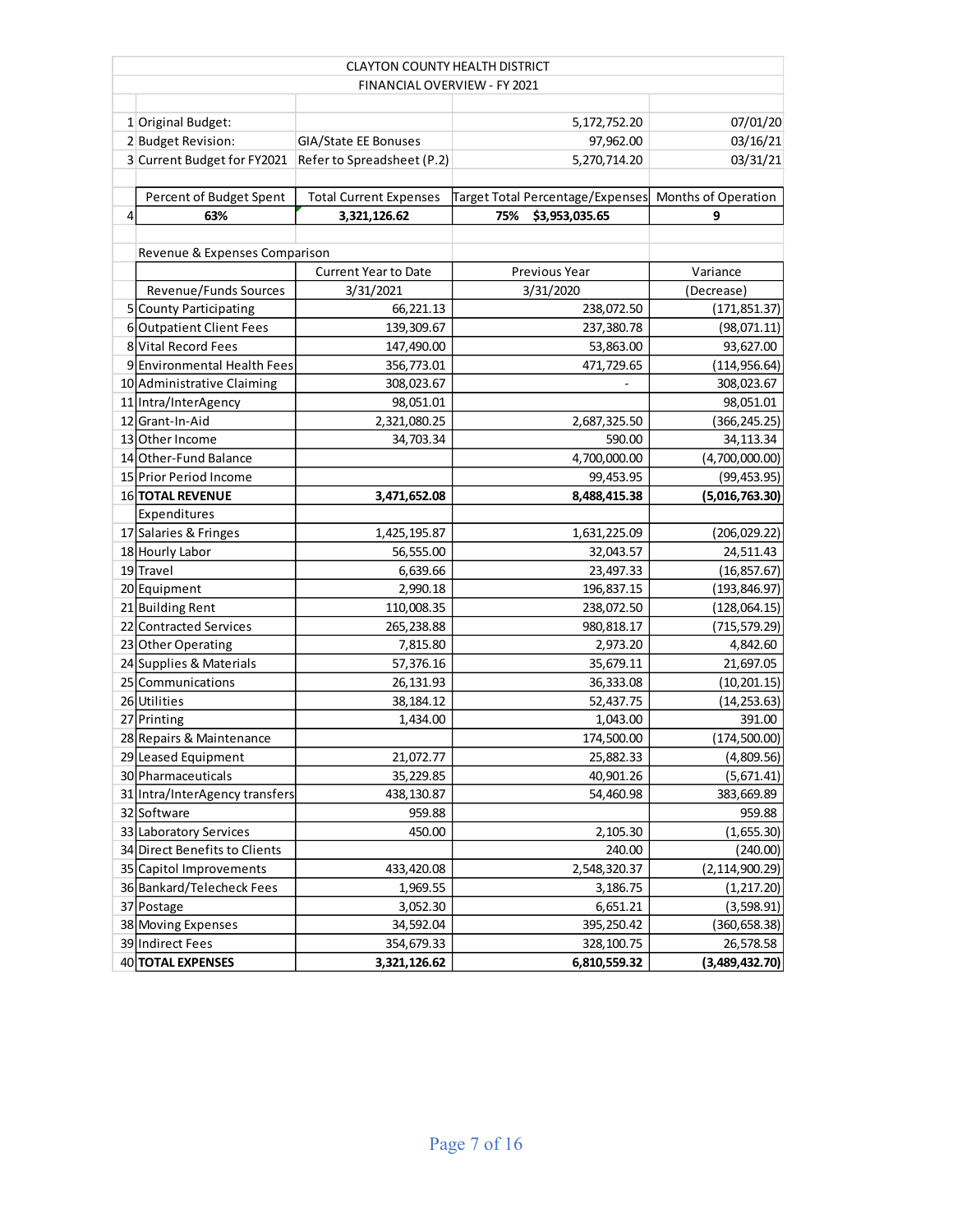|                | <b>CLAYTON COUNTY HEALTH DISTRICT</b> |               |                      |                   |                         |                |  |
|----------------|---------------------------------------|---------------|----------------------|-------------------|-------------------------|----------------|--|
|                | Budget Status as of 3/31/21           |               |                      |                   |                         |                |  |
|                |                                       |               |                      |                   |                         |                |  |
|                | Α                                     | В             | С                    | D                 | Ε                       | F              |  |
|                | Description                           | % of Total    | <b>Budget Amount</b> | <b>YTD Actual</b> | <b>Budget Remaining</b> | % of Budget    |  |
| $\mathbf{1}$   |                                       | <b>Budget</b> |                      | Received/Spent    |                         | Received/Spent |  |
| $\overline{2}$ | Revenue/Funds Sources                 |               |                      |                   |                         |                |  |
|                | 3 County Participating                | 13.2%         | 698,000.00           | 66,221.13         | 631,778.87              | 9%             |  |
|                | 4 Outpatient Client Fees              | 8.4%          | 443,858.20           | 139,309.67        | 304,548.53              | 31%            |  |
|                | 5 Vital Record Fees                   | 2.9%          | 154,000.00           | 147,490.00        | 6,510.00                | 96%            |  |
|                | 6 Environmental Health Fees           | 8.0%          | 420,000.00           | 356,773.01        | 63,226.99               | 85%            |  |
|                | 7 Administrative Claiming             | 2.1%          | 110,800.00           | 308,023.67        | (197, 223.67)           | 278%           |  |
|                | 8 Intra/InterAgency                   | 3.8%          | 198,000.00           | 98,051.01         | 99,948.99               | 50%            |  |
|                | 9 Grant-In-Aid                        | 61.6%         | 3,245,956.00         | 2,321,080.25      | 924,875.75              | 72%            |  |
|                | 10 Other Income                       | 0.0%          | 100.00               | 34,703.34         | (34, 603.34)            | 34703%         |  |
|                | 11 TOTAL REVENUE                      | 100%          | 5,270,714.20         | 3,471,652.08      | 1,799,062.12            | 66%            |  |
| 12             | Expenditures                          |               |                      |                   |                         |                |  |
|                | 13 Salaries & Fringes                 | 52.3%         | 2,757,236.81         | 1,425,195.87      | 1,332,040.94            | 52%            |  |
|                | 14 Hourly Labor                       | 1.6%          | 86,400.00            | 56,555.00         | 29,845.00               | 65%            |  |
|                | 15 Travel                             | 0.9%          | 46,800.00            | 6,639.66          | 40,160.34               | 14%            |  |
|                | 16 Equipment                          | 0.6%          | 32,831.00            | 2,990.18          | 29,840.82               | 9%             |  |
|                | 17 Building Rent                      | 1.3%          | 66,221.13            | 110,008.35        | (43, 787.22)            | 166%           |  |
|                | 18 Contracted Services                | 6.9%          | 362,742.42           | 265,238.88        | 97,503.54               | 73%            |  |
|                | 19 Other Operating                    | 0.8%          | 42,500.00            | 7,815.80          | 34,684.20               | 18%            |  |
|                | 20 Supplies & Materials               | 1.9%          | 97,563.91            | 57,376.16         | 40,187.75               | 59%            |  |
|                | 21 Communications                     | 1.0%          | 53,000.00            | 26,131.93         | 26,868.07               | 49%            |  |
|                | 22 Utilities                          | 0.9%          | 46,068.00            | 38,184.12         | 7,883.88                | 83%            |  |
|                | 23 Printing                           | 0.1%          | 5,000.00             | 1,434.00          | 3,566.00                | 29%            |  |
|                | 24 Repairs & Maintenance              | 0.1%          | 7,150.00             |                   | 7,150.00                | 0%             |  |
|                | 25 Leased Equipment                   | 0.6%          | 30,218.00            | 21,072.77         | 9,145.23                | 70%            |  |
|                | 26 Pharmaceuticals                    | 1.1%          | 56,000.00            | 35,229.85         | 20,770.15               | 63%            |  |
|                | 27 Intra/InterAgency transfers        | 8.8%          | 464,782.12           | 438,130.87        | 26,651.25               | 94%            |  |
|                | 28 Software                           | 0.1%          | 6,500.00             | 959.88            | 5,540.12                | 15%            |  |
|                | 29 Laboratory Services                | 0.1%          | 5,000.00             | 450.00            | 4,550.00                | 9%             |  |
|                | 30 Direct Benefits to Clients         | 0.7%          | 38,365.00            |                   | 38,365.00               | 0%             |  |
|                | 31 Capitol Improvements               | 9.1%          | 479,340.00           | 433,420.08        | 45,919.92               | 90%            |  |
|                | 32 Bankard/Telecheck Fees             | 0.1%          | 4,120.00             | 1,969.55          | 2,150.45                | 48%            |  |
|                | 33 Postage                            | 0.2%          | 7,917.10             | 3,052.30          | 4,864.80                | 39%            |  |
|                | 34 Moving Expenses                    | 2.1%          | 110,000.00           | 34,592.04         | 75,407.96               | 31%            |  |
|                | 35 Indirect Fees                      | 8.8%          | 464,958.71           | 354,679.33        | 110,279.38              | 76%            |  |
|                | <b>36 TOTAL EXPENSES</b>              | 100%          | 5,270,714.20         | 3,321,126.62      | 1,949,587.58            | 63%            |  |
| 37             |                                       |               |                      |                   |                         |                |  |
|                | 38 EXCESS OF REVENUE OVER EXPENSES    |               |                      | 150,525.46        |                         | 3%             |  |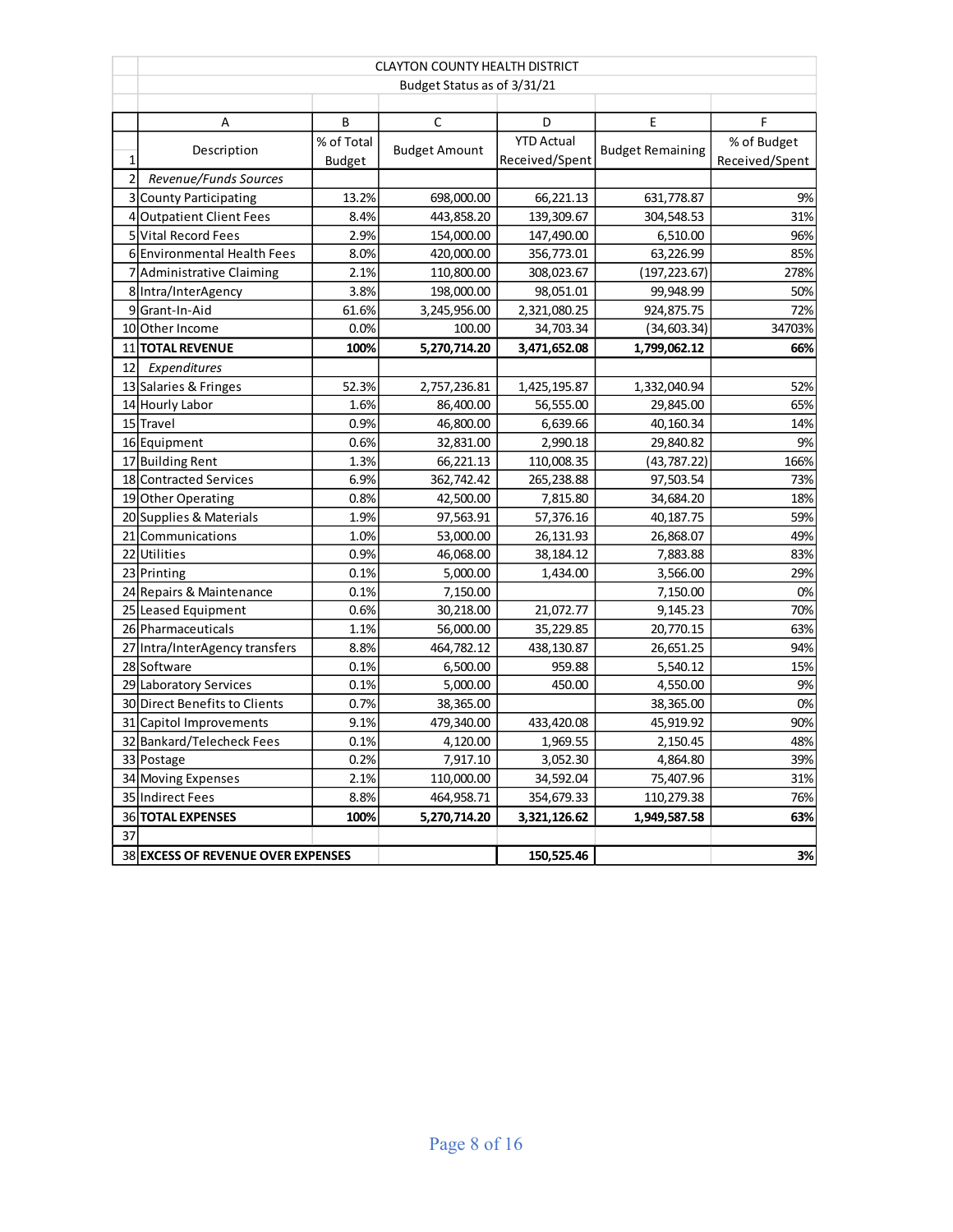|        | <b>CLAYTON COUNTY HEALTH DISTRICT</b>            |            |            |            |            |            |            |            |            |             |              |
|--------|--------------------------------------------------|------------|------------|------------|------------|------------|------------|------------|------------|-------------|--------------|
|        | MONTHLY BREAKDOWN OF ACTUAL FUNDS RECEIVED/SPENT |            |            |            |            |            |            |            |            |             |              |
|        |                                                  |            |            |            |            |            |            |            |            |             |              |
|        | A                                                | B          | C          | D          | E          | F          | G          | H          |            |             | K            |
|        | Revenue                                          | July       | August     | September  | October    | November   | December   | January    | February   | March       | YTD TOTAL    |
|        | <b>County Participating</b>                      |            |            |            | 66,221.13  |            |            |            |            |             | 66,221.13    |
| 3      | <b>Outpatient Client Fees</b>                    | 14,205.21  | 20,879.09  | 15,798.06  | 20,432.36  | 17,613.94  | 10,466.28  | 12,271.61  | 8,989.73   | 18,653.39   | 139,309.67   |
| 4      | Vital Record Fees                                | 16,220.00  | 22,535.00  | 14,790.00  | 8,740.00   | 8,185.00   | 13,510.00  | 18,685.00  | 19,630.00  | 25,195.00   | 147,490.00   |
| 5      | Environmental Health Fees                        | 15,675.01  | 9,653.00   | 9,615.00   | 8,558.00   | 7,247.00   | 123,115.00 | 72,625.00  | 31,160.00  | 79,125.00   | 356,773.01   |
| 61     | Administrative Claiming                          |            |            |            |            |            |            |            |            |             |              |
|        | Administrative Claiming-Prior Yr.                |            |            | 266,878.21 |            |            |            |            | 41,145.46  |             | 308,023.67   |
| 8      | Intra/InterAgency                                | 16,429.41  | 16,118.55  | 12,253.03  | 5,826.83   | 5,933.43   | 7,911.66   | 7,862.44   | 17,428.65  | 8,287.01    | 98,051.01    |
| 9      | Grant-In-Aid                                     |            |            | 639,998.73 | 266,039.68 | 285,439.51 | 407,962.35 | 194,483.95 | 301,469.24 | 225,686.79  | 2,321,080.25 |
| 10     | Other Income-Medical Record Fees                 |            | 62.00      | 62.00      |            |            |            |            |            | 62.00       | 186.00       |
| 11     | Other Income - Miscellaneous                     |            |            |            |            |            |            | 40.00      |            | 34,477.34   | 34,517.34    |
| 12     | TOTAL REVENUE RECEIVED                           | 62,529.63  | 69,247.64  | 959,395.03 | 375,818.00 | 324,418.88 | 562,965.29 | 305,968.00 | 419,823.08 | 391,486.53  | 3,471,652.08 |
| 13     | Expenditures                                     |            |            |            |            |            |            |            |            |             |              |
| $14\,$ | Salaries & Fringes                               | 171,169.59 | 161,842.14 | 170,745.51 | 166,654.18 | 159,682.11 | 149,611.85 | 143,932.87 | 125,552.58 | 176,005.04  | 1,425,195.87 |
| $15\,$ | Hourly Labor                                     | 7,640.00   | 6,560.00   | 6,247.50   | 7,667.50   | 5,160.00   | 5,772.50   | 5,477.50   | 5,867.50   | 6,162.50    | 56,555.00    |
| $16\,$ | Travel                                           | (25.00)    | 1,241.32   | 737.16     | 1,511.84   | 1,667.60   | 370.30     | 211.88     | 448.56     | 476.00      | 6,639.66     |
| $17\,$ | Equipment                                        |            |            | (3,487.84) | 6,179.02   | 299.00     |            |            |            |             | 2,990.18     |
| $18\,$ | <b>Building Rent</b>                             |            |            |            | 87,934.64  | 22,073.71  | 22,073.71  |            |            | (22,073.71) | 110,008.35   |
| 19     | <b>Contracted Services</b>                       | 21,040.56  | 20,730.57  | 11,080.94  | 64,103.34  | 17,593.02  | 20,304.69  | 31,096.48  | 21,070.13  | 58,219.15   | 265,238.88   |
| $20\,$ | Other Operating                                  | 10.00      |            |            | 315.00     | 529.40     | 6,961.40   |            |            |             | 7,815.80     |
| 21     | Supplies & Materials                             | 489.18     | 10,245.25  | 7,526.50   | 15,346.00  | 2,998.71   | 11,843.86  | 914.04     | 7,251.76   | 760.86      | 57,376.16    |
|        | 22 Communications                                | 3,669.21   | 2,058.73   | 3,442.31   | 3,092.25   | 3,469.45   | 5,641.08   | 1,370.03   | 1,276.46   | 2,112.41    | 26,131.93    |
|        | 23 Utilities                                     | 1,645.70   | 4,167.61   | 6,503.00   | 6,125.70   | 2,413.61   | 8,248.87   | 540.27     | 4,165.96   | 4,373.40    | 38,184.12    |
|        | 24 Printing                                      |            |            |            | 989.00     | 445.00     |            |            |            |             | 1,434.00     |
|        | 25 Leased Equipment                              | 1,860.38   | 2,040.29   | 3,834.54   | 1,861.58   | 1,863.46   | 2,053.22   | 1,780.68   | 3,904.99   | 1,873.63    | 21,072.77    |
|        | 26 Pharmaceuticals                               | 1,343.90   | 11,301.71  | 10,611.23  |            | 1,189.02   | 6,574.02   | 2,348.55   | 264.66     | 1,596.76    | 35,229.85    |
| 27     | Intra/InterAgency transfers                      |            |            |            |            |            |            | 35,226.95  | 12,788.79  | 390,115.13  | 438,130.87   |
|        | 28 Software                                      |            | 959.88     |            |            |            |            |            |            |             | 959.88       |
| 29     | Laboratory Services                              | 2.00       | 6.00       | 60.00      | 93.00      | 116.00     | 173.00     |            |            |             | 450.00       |
|        | 30 Capitol Improvements                          | 388,617.59 |            | 18,963.13  | 1,960.78   |            |            | 23,878.58  |            |             | 433,420.08   |
| 31     | Bankard/Telecheck Fees                           | 458.43     | 317.63     | 244.13     | 162.53     | 170.50     | 108.37     | 187.88     | 213.66     | 106.42      | 1,969.55     |
| 32     | Postage                                          | (197.16)   | (32.43)    | 1,357.57   | 484.21     | (387.86)   | 659.01     | (229.37)   | 1,682.99   | (284.66)    | 3,052.30     |
| 33     | Moving Expenses                                  | 852.00     | 3,178.63   | 6,151.48   | 2,059.43   |            |            | 10,682.00  | 11,668.50  |             | 34,592.04    |
| 34     | <b>Indirect Fees</b>                             | 41,422.35  | 41,422.35  | 41,422.35  | 41,422.35  | 41,422.35  | 41,422.35  | 21,126.20  | 29,530.25  | 55,488.78   | 354,679.33   |
|        | 35 TOTAL EXPENSES                                | 639,998.73 | 266,039.68 | 285,439.51 | 407,962.35 | 260,705.08 | 281,818.23 | 278,544.54 | 225,686.79 | 674,931.71  | 3,321,126.62 |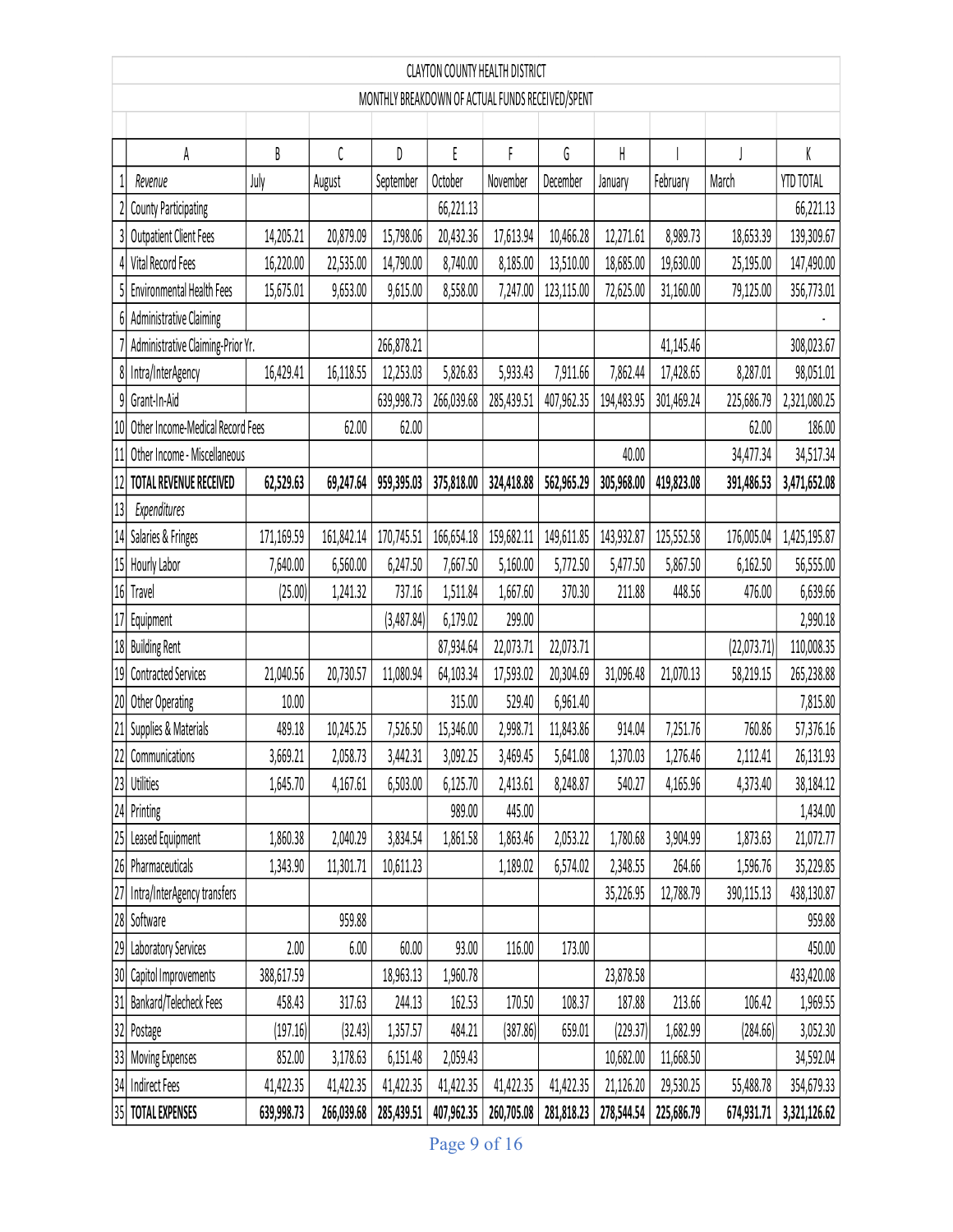This concludes the minutes for April 15, 2021. The Following pages are the Board of Health reports for today's meeting.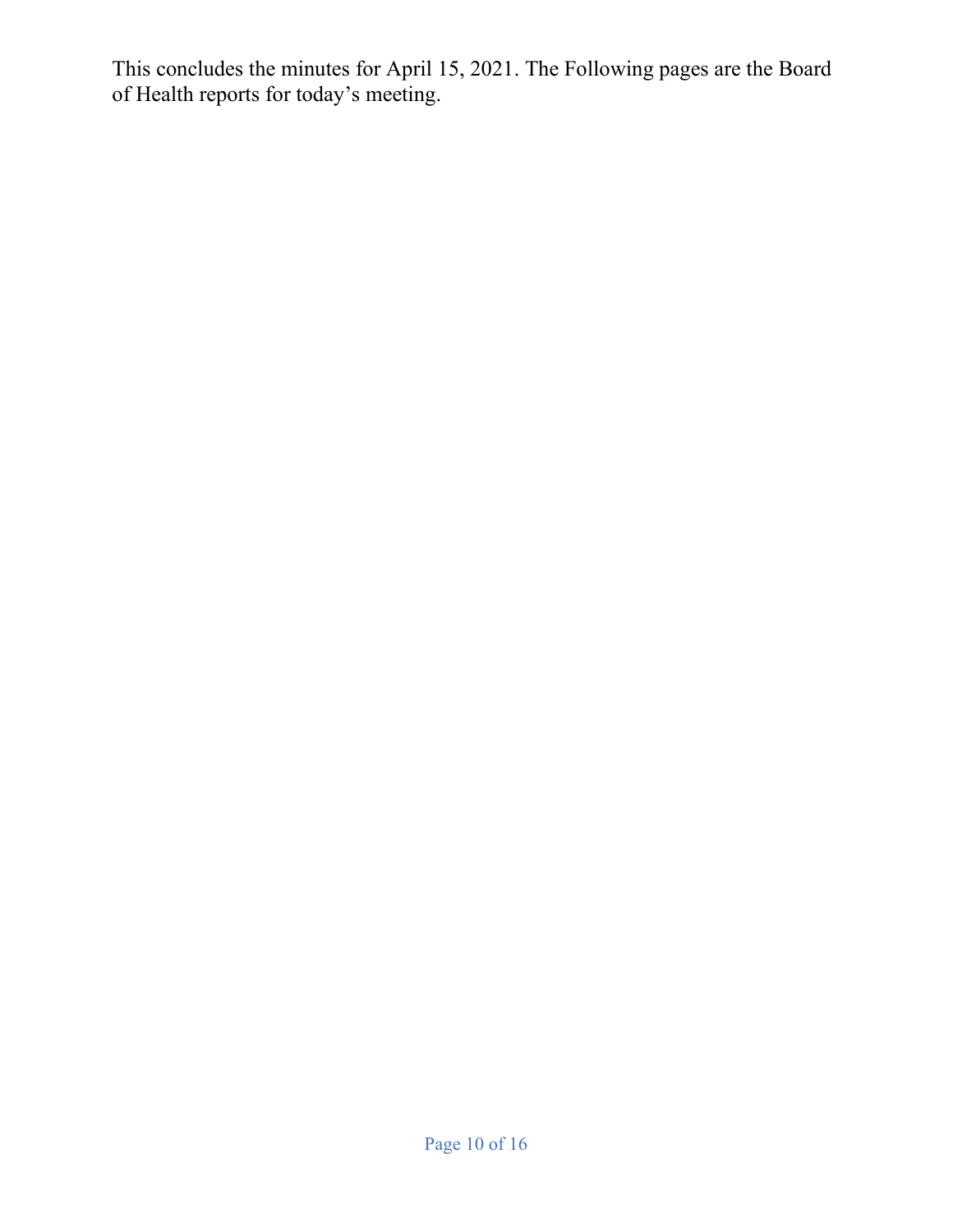

### **Clayton County Health District Nursing Summary Report**

**17, 2021** Janna McWilson

### **Community Awareness Activities:**

- Clayton County Health District Judicial Circuit COVID-19 Presentation
- Canvassing local neighborhoods, shopping plazas to promote late COVID vaccine clinic on May 24<sup>th.</sup>
- Social Media/Website postings of health awareness promotion
- Zoom presentation with Clayton County Public Library Women's Health Week

### **Community Collaborations:**

- Clayton County Public Schools vaccine clinic sites
- Clayton County Library System Possible vaccination location
- Clayton State University Grant opportunity collaboration to reach the underserved communities and find ways to increase COVID vaccinations through outreach and education.

### **Activities:**

- COVID-19 testing through Mako at 5900 Reynolds Road, Morrow, GA 30260 Monday Friday 8:00 am -4:00 pm
- COVID vaccine clinics at MMHS and Forest Park Annex
- CORE-Community Vaccination Events
- Movie Under the Stars, Pop-up Clinic, Riverdale, GA
- Strike Team Vaccinating homebound clients in the community.

# **Upcoming Activities:**

- Back to School Vaccination events to promote COVID vaccine, 7<sup>th</sup> grade MCV4/Tdap and the New 11<sup>th</sup> grade MCV4 booster requirement.
- "Take it to the People" Vaccination Campaign Target Communities to provide education and vaccinations.
- Still waiting on guidance on how scoliosis screenings will be conducted (Mass screenings not ideal).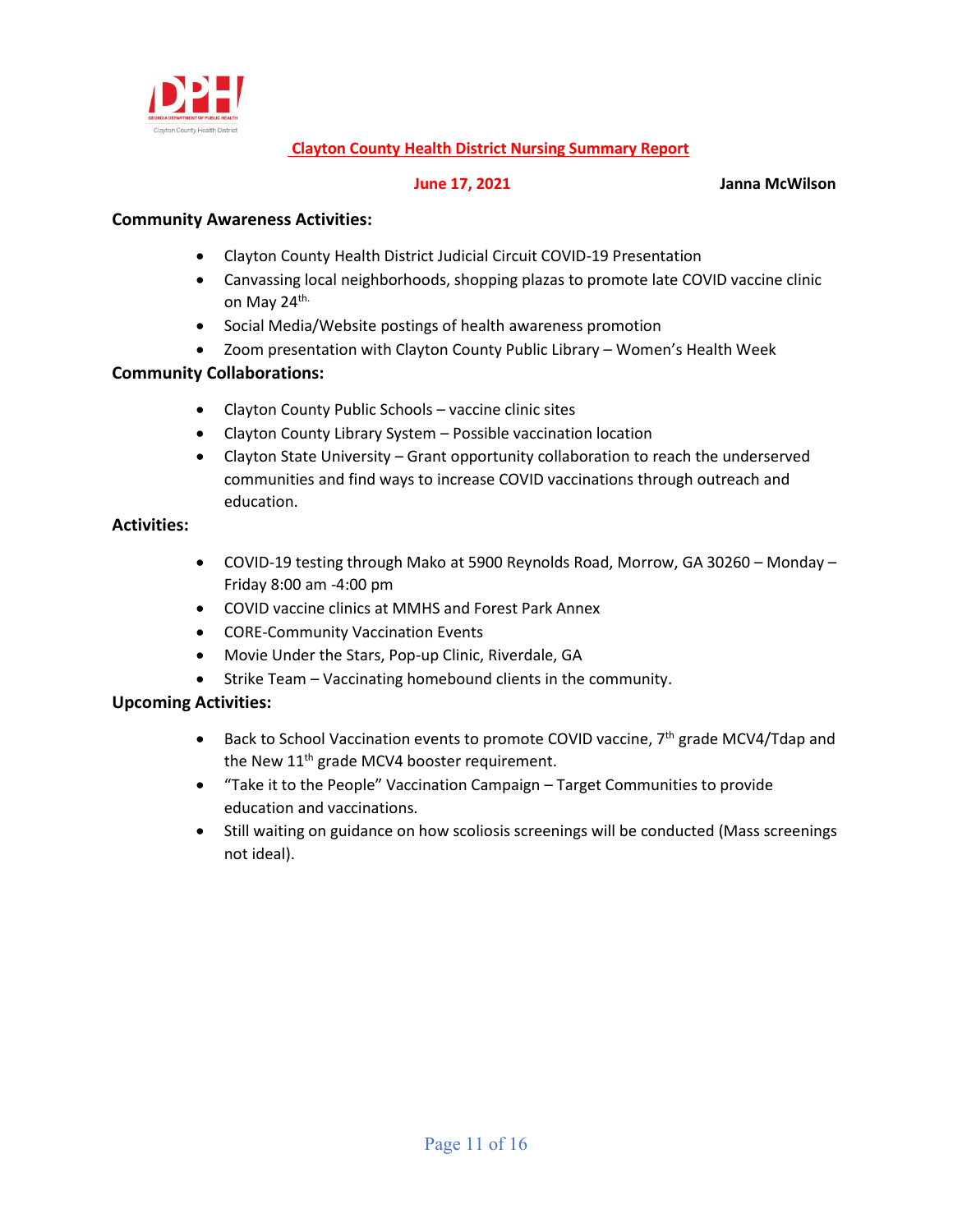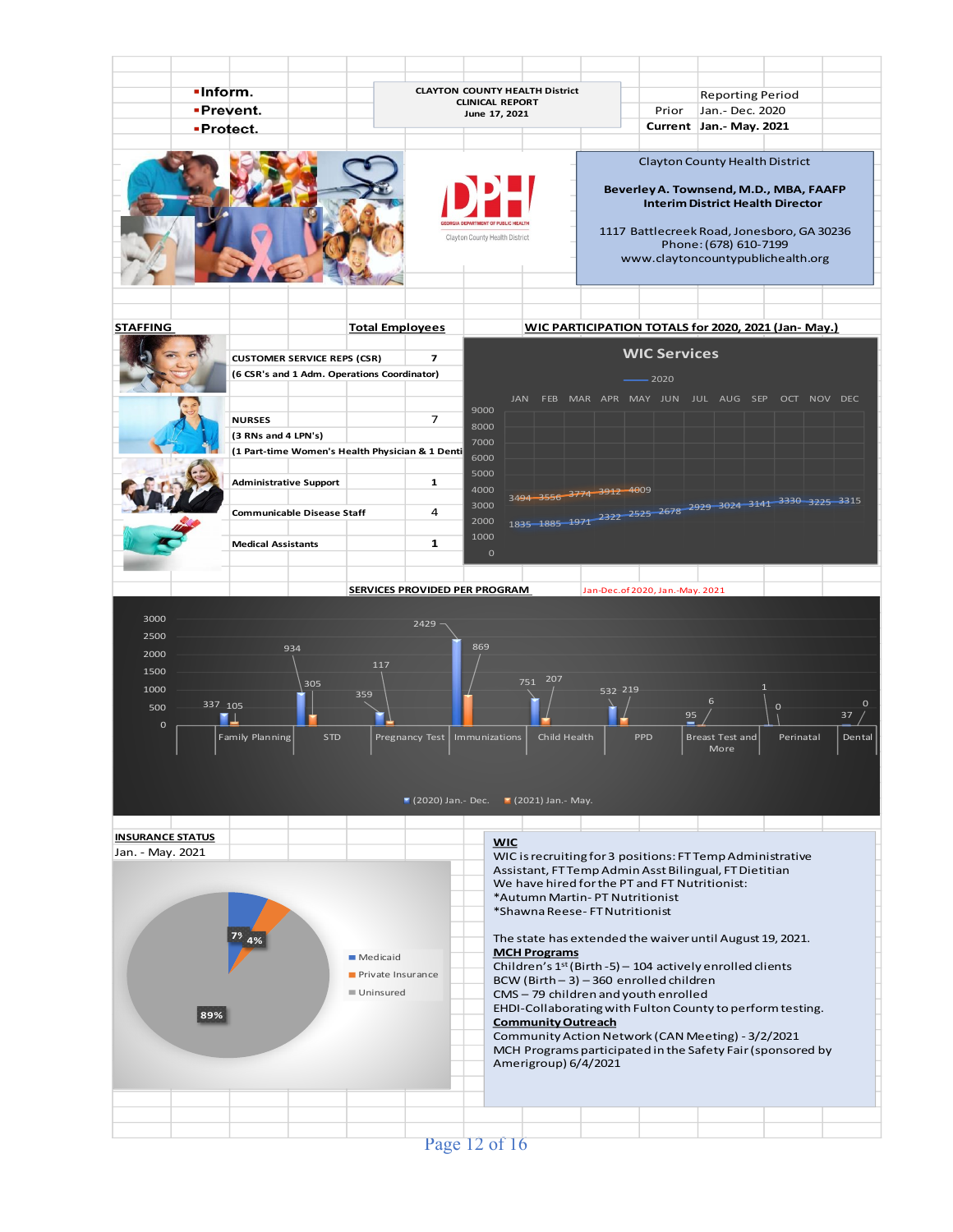

# **Environmental Health Activity Report**

Reporting Period - April - May 2021



Clayton County Board Of Health - 6/17/2021



Page 13<sup>'</sup> of 16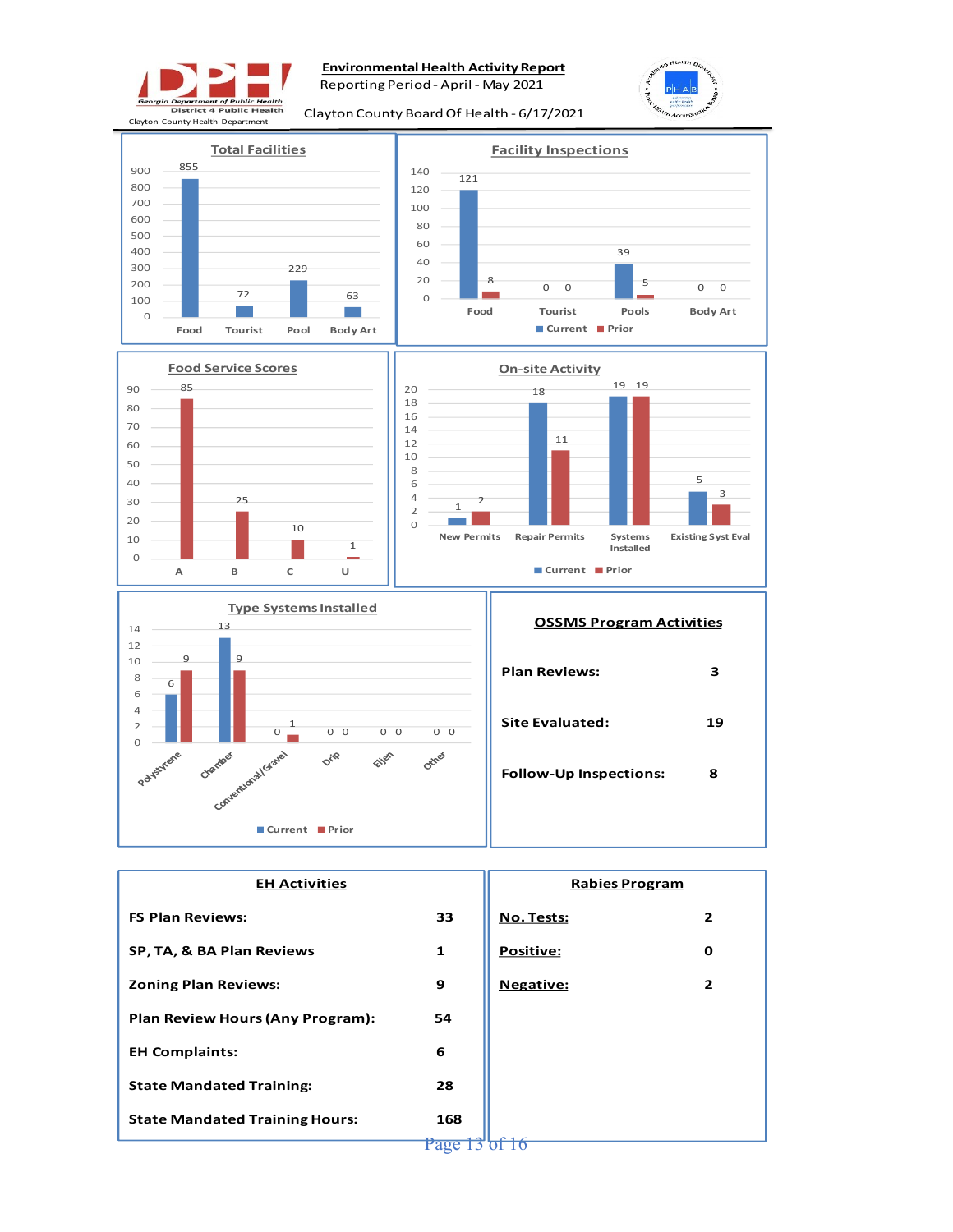

# **CCHD Financial Overview**

# **June 17,2021 Brigilda Rea**

Through the end of May 2021 with our original budget of 5,172,752.20, we only had one revision, an additional Grant-in-Aid of \$97,962 as shown on line 2.

The total expenses for the period July 1, 2020 through May 31, 2021, \$3,979,994.71 is at 76% of our total Budget. This is below our target of 92% for 11 months of operation Per line 4.

The current YTD expenses compared to the same period last year is lower by \$3.75 million due to the building renovations and moving expenses for "Return to Battlecreek Project" Line 40.

The Budget status report on Line 51 shows the actual amount of Funds received is \$4.3 million is 82% of the total expected Revenue. This is below the target of 92% at this period.

Salaries & Fringes shown on Line 53 was reduced by \$520 Thousand to add to other expense items such as Building Rent (Line 57) \$44K, Utilities (Line 62) \$17K, Leased Equipment (Line 65) \$5K, Interagency Transfers (Line 67) \$54K and Capitol Improvement (Line 67) \$400K).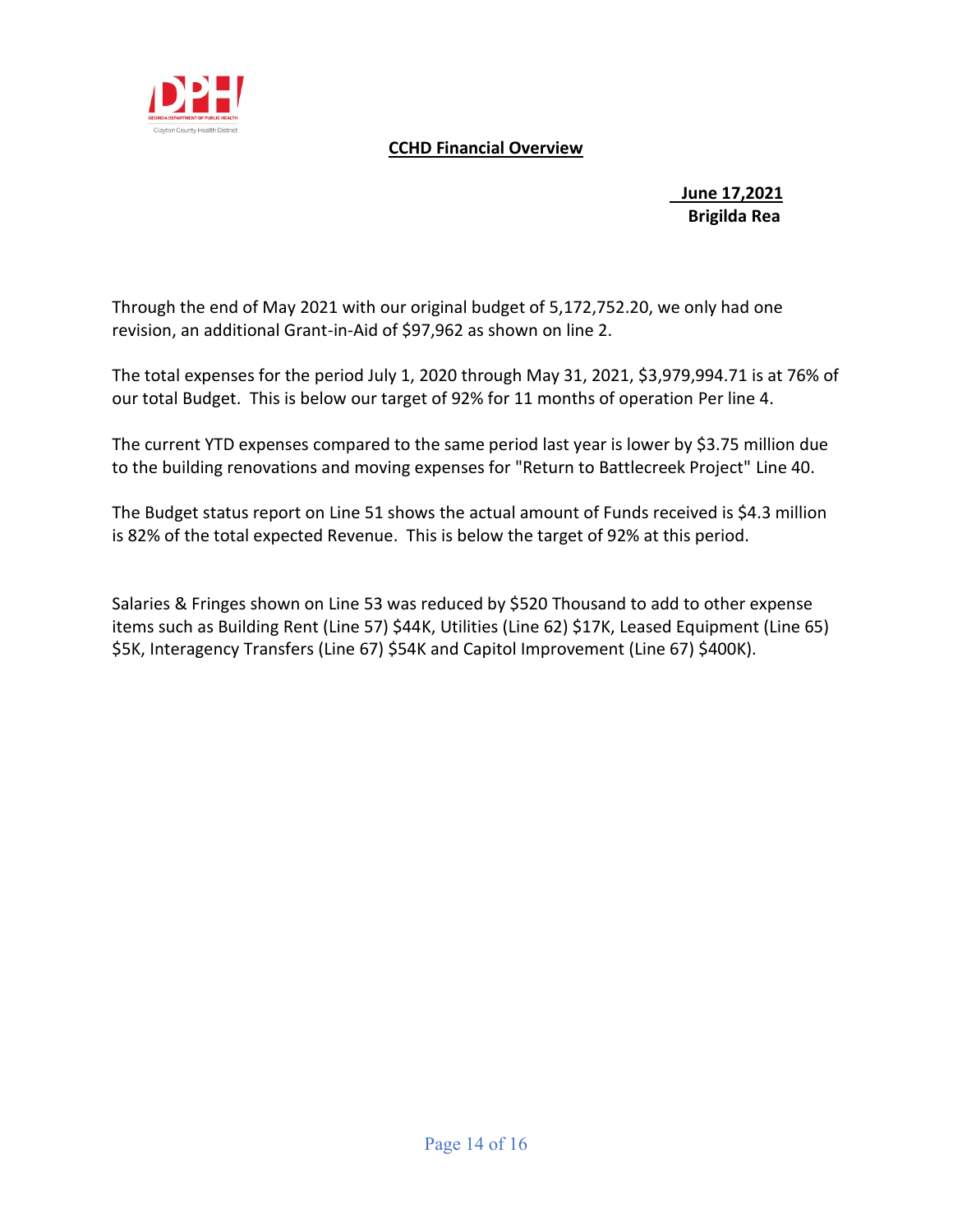|   | <b>CLAYTON COUNTY HEALTH DISTRICT</b> |                               |                                  |                     |  |  |  |  |  |
|---|---------------------------------------|-------------------------------|----------------------------------|---------------------|--|--|--|--|--|
|   | FINANCIAL OVERVIEW - FY 2021          |                               |                                  |                     |  |  |  |  |  |
|   |                                       |                               |                                  |                     |  |  |  |  |  |
|   | 1 Original Budget:                    |                               | 5,172,752.20                     | 07/01/20            |  |  |  |  |  |
|   | 2 Budget Revision:                    | GIA/State EE Bonuses          | 97,962.00                        | 03/16/21            |  |  |  |  |  |
|   | 3 Current Budget for FY2021           | Refer to Spreadsheet (P.2)    | 5,270,714.20                     | 05/31/21            |  |  |  |  |  |
|   |                                       |                               |                                  |                     |  |  |  |  |  |
|   | Percent of Budget Spent               | <b>Total Current Expenses</b> | Target Total Percentage/Expenses | Months of Operation |  |  |  |  |  |
| 4 | 76%                                   | 3,979,994.71                  | 92%<br>\$4,831,488               | 11                  |  |  |  |  |  |
|   |                                       |                               |                                  |                     |  |  |  |  |  |
|   | Revenue & Expenses Comparison         |                               |                                  |                     |  |  |  |  |  |
|   |                                       | <b>Current Year to Date</b>   | Previous Year                    | Variance            |  |  |  |  |  |
|   | Revenue/Funds Sources                 | 5/31/2021                     | 5/31/2020                        | (Decrease)          |  |  |  |  |  |
|   | 5 County Participating                | 66,221.13                     | 282,219.92                       | (215, 998.79)       |  |  |  |  |  |
|   | 6 Outpatient Client Fees              | 170,439.84                    | 237,380.78                       | (66, 940.94)        |  |  |  |  |  |
|   | 8 Vital Record Fees                   | 184,790.00                    | 59,120.00                        | 125,670.00          |  |  |  |  |  |
|   | 9 Environmental Health Fees           | 425,563.01                    | 503,786.65                       | (78, 223.64)        |  |  |  |  |  |
|   | 10 Administrative Claiming            | 308,023.37                    |                                  | 308,023.37          |  |  |  |  |  |
|   | 11 Intra/InterAgency                  | 130,014.27                    | 37,183.22                        | 92,831.05           |  |  |  |  |  |
|   | 12 Grant-In-Aid                       | 3, 122, 465.91                | 3,810,694.44                     | (688, 228.53)       |  |  |  |  |  |
|   | 13 Other Income                       | 34,585.54                     | 398.00                           | 34,187.54           |  |  |  |  |  |
|   | 14 Other-Fund Balance                 |                               | 4,700,000.00                     | (4,700,000.00)      |  |  |  |  |  |
|   | 15 Prior Period Income                |                               | 99,453.95                        | (99, 453.95)        |  |  |  |  |  |
|   | 16 TOTAL REVENUE                      | 9,730,236.96<br>4,442,103.07  |                                  | (5,288,133.89)      |  |  |  |  |  |
|   | Expenditures                          |                               |                                  |                     |  |  |  |  |  |
|   | 17 Salaries & Fringes                 | 1,738,081.51<br>1,965,931.98  |                                  | (227, 850.47)       |  |  |  |  |  |
|   | 18 Hourly Labor                       | 69,165.00                     | 42,923.57                        | 26,241.43           |  |  |  |  |  |
|   | 19Travel                              | 7,251.38                      | 25,537.16                        | (18, 285.78)        |  |  |  |  |  |
|   | 20 Equipment                          | 2,990.18                      | 206,453.81                       | (203, 463.63)       |  |  |  |  |  |
|   | 21 Building Rent                      | 110,008.35                    | 282,219.92                       | (172, 211.57)       |  |  |  |  |  |
|   | 22 Contracted Services                | 310,014.42                    | 1,046,292.66                     | (736, 278.24)       |  |  |  |  |  |
|   | 23 Other Operating                    | 8,035.80                      | 3,046.91                         | 4,988.89            |  |  |  |  |  |
|   | 24 Supplies & Materials               | 64,969.22                     | 50,094.01                        | 14,875.21           |  |  |  |  |  |
|   | 25 Communications                     | 28,447.35                     | 43,476.30                        | (15,028.95)         |  |  |  |  |  |
|   | 26 Utilities                          | 47,483.50                     | 68,214.99                        | (20, 731.49)        |  |  |  |  |  |
|   | 27 Printing                           | 1,434.00                      | 1,224.05                         | 209.95              |  |  |  |  |  |
|   | 28 Repairs & Maintenance              |                               | 174,500.00                       | (174, 500.00)       |  |  |  |  |  |
|   | 29 Leased Equipment                   | 27,278.20                     | 29,604.93                        | (2,326.73)          |  |  |  |  |  |
|   | 30 Pharmaceuticals                    | 50,998.48                     | 49,867.02                        | 1,131.46            |  |  |  |  |  |
|   | 31 Intra/InterAgency transfers        | 536,186.00<br>54,460.98       |                                  | 481,725.02          |  |  |  |  |  |
|   | 32 Software<br>7,505.08               |                               |                                  | 7,505.08            |  |  |  |  |  |
|   | 33 Laboratory Services<br>450.00      |                               | 2,105.30                         | (1,655.30)          |  |  |  |  |  |
|   | 34 Direct Benefits to Clients         |                               | 240.00                           | (240.00)            |  |  |  |  |  |
|   | 35 Capitol Improvements               | 479,596.36                    | 2,992,788.20                     | (2,513,191.84)      |  |  |  |  |  |
|   | 36 Bankard/Telecheck Fees             | 2,061.27                      | 3,360.10                         | (1, 298.83)         |  |  |  |  |  |
|   | 37 Postage                            | 5,568.75                      | 6,193.26                         | (624.51)            |  |  |  |  |  |
|   | 38 Moving Expenses                    | 42,061.76                     | 198,988.77                       | (156, 927.01)       |  |  |  |  |  |
|   | 39 Indirect Fees                      | 440,408.10                    | 487,618.14                       | (47, 210.04)        |  |  |  |  |  |
|   | 40 TOTAL EXPENSES                     | 3,979,994.71                  | 7,735,142.06                     | (3,755,147.35)      |  |  |  |  |  |